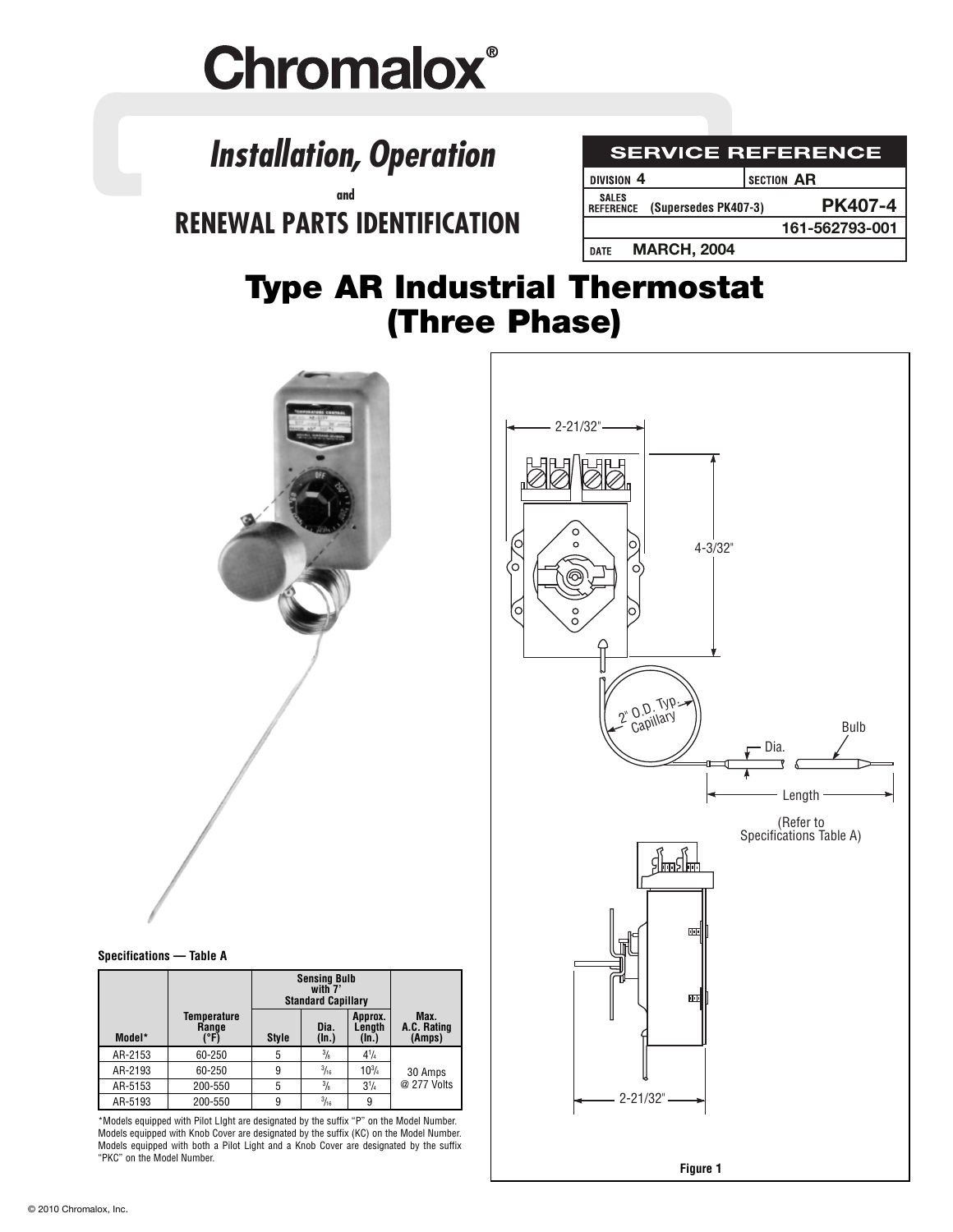#### **GENERAL**

**NOTICE:** Type AR Thermostats are designed for temperature control service only. Because they do not fail safe, they should not be used for temperature limiting duty.

#### **AWARNING**

*The system designer is responsible for the safety of this equipment and should install adequate back-up controls and safety devices with their electric heating equipment. Where the consequences of failure could result in personal injury or property damage, back-up controls are essential.* 

**Principle of Operation** — Control action of these thermostats is provided through the principle of liquid volume change. With a variation in temperature, the liquid in the sensing bulb expands or contracts, causing a bellows to actuate the switching mechanism.

**Housing** — The control housing and cover assembly is of heavygauge electrical grade plastic.

#### <u>A</u>WARNING

*FIRE/ELECTRIC SHOCK HAZARD. Use AC supply only. Thermostat is not DC rated.*

**Control Range** — The following temperature ranges are available: **Fahrenheit** 60° to 250° 200° to 550°

**Process Temperature Differential** — is variation in controlled process temperature between maximum, when thermostat turns OFF and minimum, when thermostat turns ON. This spread in temperature may be minimized by —

- **1.** Making sure control is mounted to vertical surface (see Step 1, MOUNTING section).
- **2.** Avoiding excess heating capacity (oversized heaters).
- **3.** Locating control sensing bulb in optimum position between heat source and work.

In general, it is difficult to predict the actual operating differential of a given process. Temperature differential may be as low as 4°F for low range controls to as high as 17°F for higher range controls since the differential is a percentage function of the dial range.

**Packing Glands** — If a sealed or leak-proof connection is required at the point where the capillary enters the oven, tank, pipe or similar equipment, an appropriate packing gland is available as an optional part. (Model CCF-25A, CCF-25D or CCF-25E)

# **A WARNING**

*FIRE/EXPLOSION HAZARD. This thermostat is not intended for use in hazardous atmospheres where flammable vapors, gases, liquids or other combustible atmospheres are present as defined in the National Electrical Code. Failure to comply can result in personal injury or property damage.*

#### **MOUNTING**

**Note:** Do not mount thermostat where it will be subject to vibration, shock, grease, dust, lint or corrosive vapors. Do not mount adjacent to a large magnetic contactor, as vibration and shock will cause thermostat to interact erratically — resulting in chattering of the contactor.

The air temperature in and around the thermostat enclosure should be kept as near to normal room temperature as possible... **never** above 150°F.

- **1.** Thermostat must be mounted in a vertical position only.
- **2.** Use sheet metal or wood screws through the four  $\frac{7}{32}$ " diameter mounting holes in baseplate to mount control (see Figure 2).
- **3.** For controlling platen or die temperatures, insert entire sensing bulb into drilled holes selected for snug slip fit.

The longer, more sensitive Style 9 bulbs should be used for controlling air temperatures or pipe line heating.

- **4. NOTICE:**
	- **A.** Bending or deforming sensing bulb will alter control calibration —



**Figure 2**

requiring recalibration after installation. See CALIBRA-TION section, page 3. If necessary, Style 9 bulbs can be coiled to 1" I.D. (see Figure 3).

- **B.** Do not kink capillary tube. The resulting constrictions in fluid flow can destroy control function or broaden temperature differential. Minimum capillary tube bending diameter is 1/2" I.D. (see Figure 4).
- **C.** Any deformations of bulb or capillary that result in leakage of fluid from control renders control inoperative.



**D.** Avoid passing control capillary tube through zones whose temperature is in excess of controlled process temperature. Erratic control or destruction of control function may result.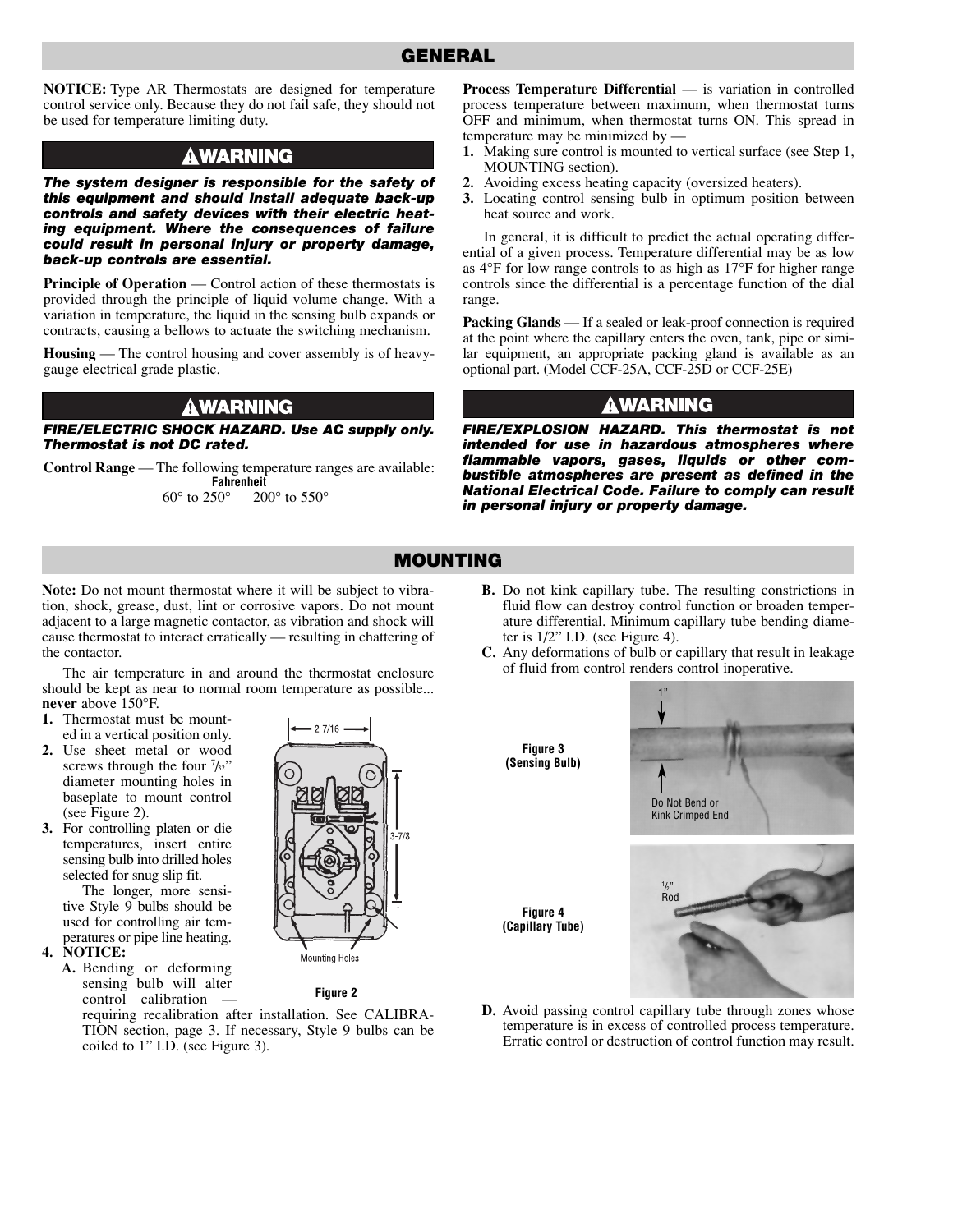#### **WIRING**

#### **AWARNING**

*ELECTRIC SHOCK HAZARD. Disconect all power to heater before installing or servicing thermostat. Failure to do so could result in personal injury or property damage. Thermostat must be installed by a qualified person in accordance with the National Electrical Code, NFPA 70.*

- **1.** Electric wiring to heater must be installed in accordance with local and National Electrical Codes.
- **CAUTION: Use copper conductors only.**
- **2.** Entrance for wiring is provided by two  $\frac{1}{2}$ " conduit holes in end of base plate.
- **3.** If control is a "KC" model (Knob Cover), remove knob cover as in Figure 5.
- **4.** Set thermostat knob to OFF position and then remove knob by lifting knob from shaft. (See Figure 6)
- **5.** Loosen two screws from end of base plate and remove thermostat cover (see Figure 7).
- **6.** Connect wires according to wiring diagrams (Figures 8 thru 12). **Note:** Electrical connections should be made with generous loops of wire — approximately 6" per lead.
- **7.** Replace cover, tighten screws, replace dial knob and dial knob cover.
- **8. Note:** If load amperage or voltage rating exceeds switch rating, a contactor must be used. Contactor and wiring to be supplied by customer.





N**ote:** One line (terminals 5-6) is controlled by the dial and is on continually whenever the dial is moved from the off position. The other two lines are thermostatically controlled and cycle with the rise or fall in temperature.



#### *ELECTRIC SHOCK HAZARD. Disconnect all power before attempting to calibrate thermostat. Failure to comply could result in personal injury.*

These controls are factory calibrated to the range indicated on the control adjustment knob.

If calibration is required, either one of two methods may be followed.

- **1.** If accurate measurement standards are not available, the thermostat can readily be adjusted to a known temperature standard such as boiling water (212°F) (see Figure 10).
- **2.** With the aid of an accurate thermometer or other temperature measuring device, recalibration may be performed within the process as in Figure 11.